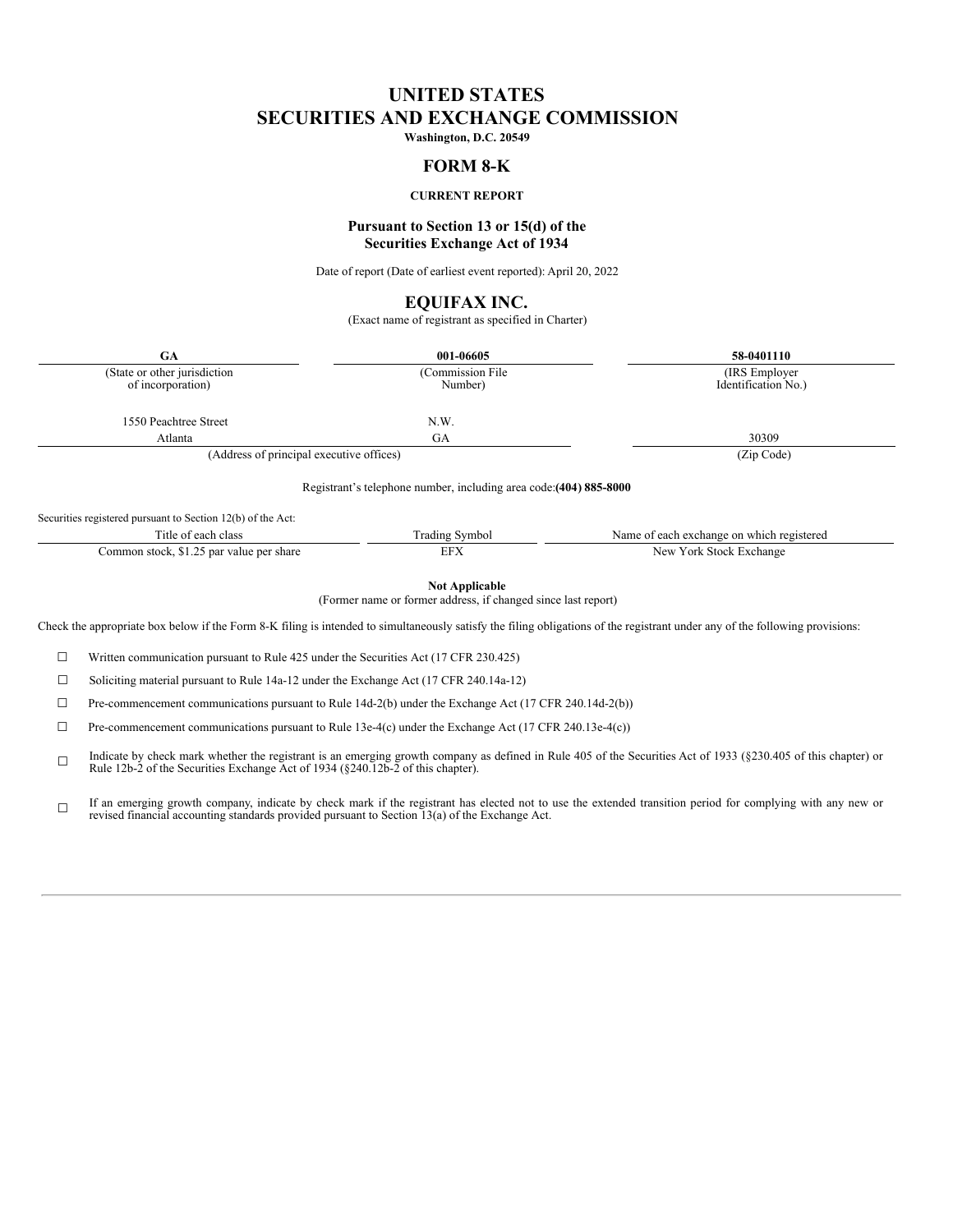### **Item 2.02. Results of Operations and Financial Condition.**

On April 20, 2022, Equifax Inc. issued a press release disclosing financial results for the three month period ended March 31, 2022. A copy of the text of the press release is attached as Exhibit 99.1 hereto. The information in Exhibit 99.1 shall not be deemed to be "filed" for purposes of Section 18 of the Securities Exchange Act of 1934, nor shall it be deemed incorporated by reference in any filing under the Securities Act of 1933, except as shall be expressly set forth by specific reference in such filing.

## **Item 9.01. Financial Statements and Exhibits.**

(d) Exhibits

99.1 Press release of [Equifax](#page-9-0) Inc. Press release of Equifax Inc. dated April 20, 2022.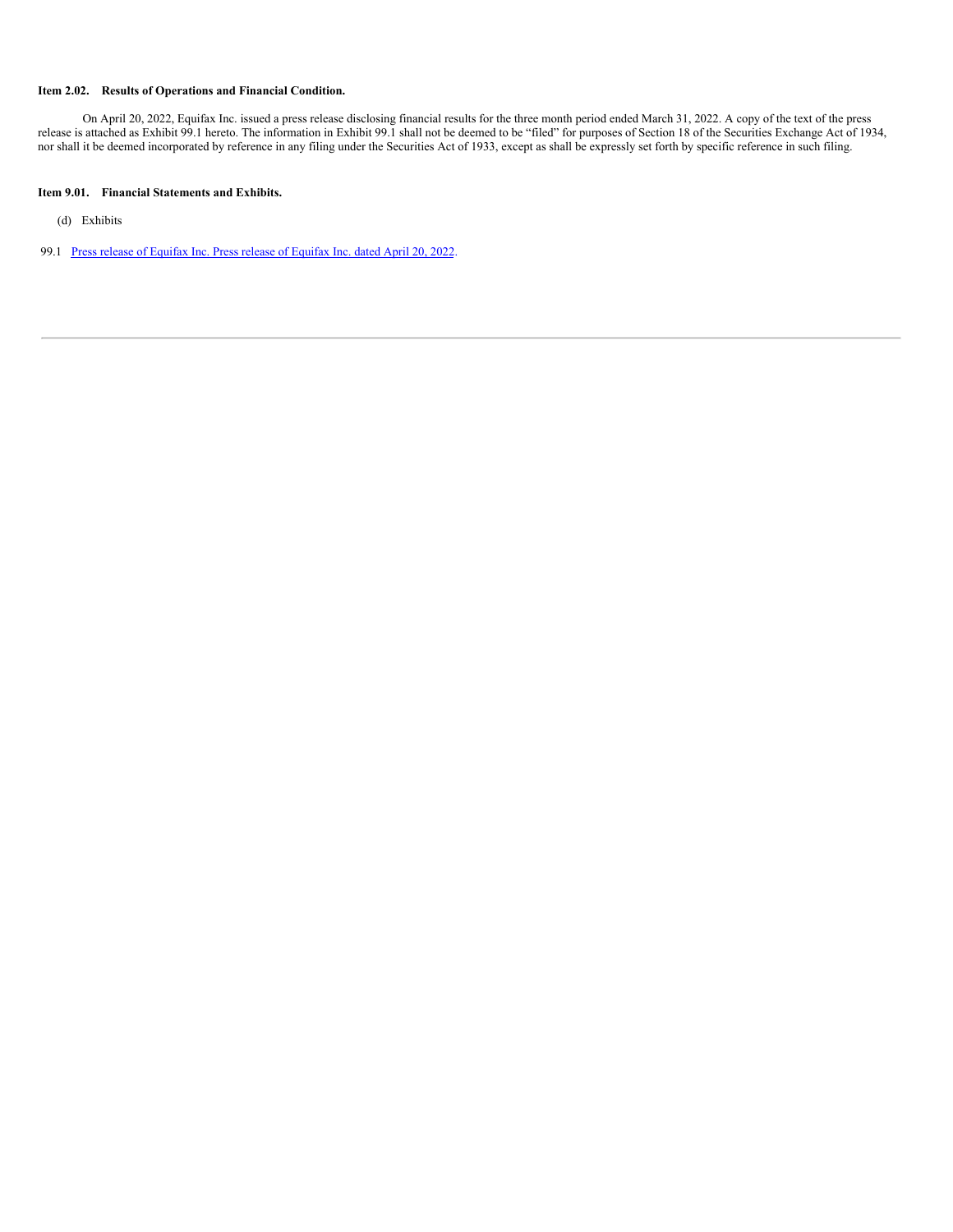## **SIGNATURE**

Pursuant to the requirements of the Securities Exchange Act of 1934, the registrant has duly caused this report to be signed on its behalf by the undersigned hereunto duly authorized.

## **EQUIFAX INC.**

| By:    | /s/ John W. Gamble, Jr.                                                           |
|--------|-----------------------------------------------------------------------------------|
| Name:  | John W. Gamble, Jr.                                                               |
| Title: | Executive Vice President, Chief Financial Officer<br>and Chief Operations Officer |

Date: April 20, 2022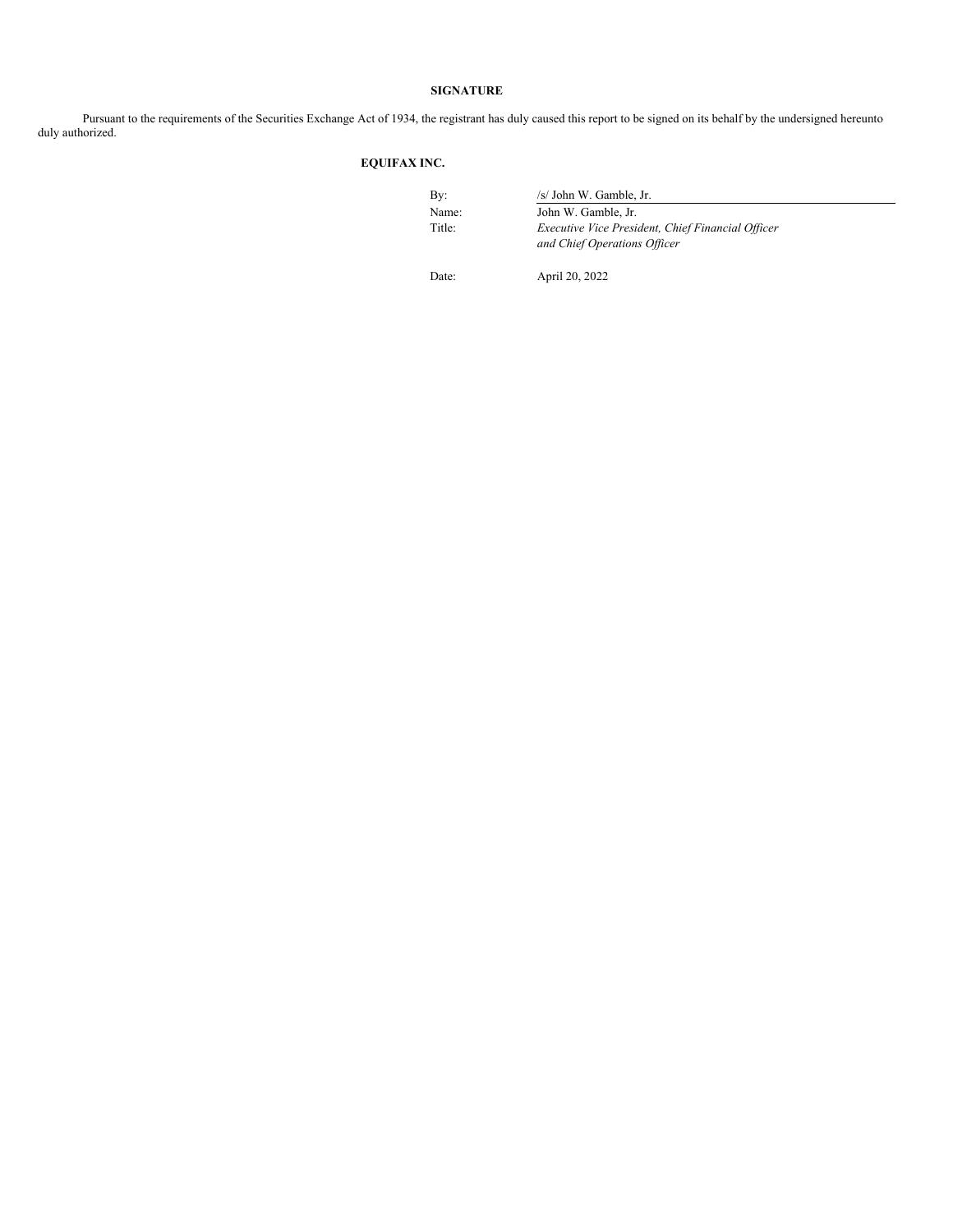

**Exhibit 99.1**

**1550 Peachtree Street, N.W. Atlanta, Georgia 30309**

**NEWS RELEASE**

**Contact:** Trevor Burns Kate Walker Investor Relations Media Relations

trevor.burns@equifax.com mediainquiries@equifax.com

## **Equifax Delivers Ninth Consecutive Quarter of Double-Digit Revenue Growth**

ATLANTA, April 20, 2022 -- Equifax<sup>®</sup> (NYSE: EFX) today announced financial results for the quarter ended March 31, 2022.

- **•** Record first quarter 2022 revenue of \$1.36 billion, up over 12%; ninth consecutive quarter of double-digit growth
- **•** Workforce Solutions revenue growth of 33%; twelve consecutive quarters of double-digit revenue growth
- **•** Strong new product innovation leveraging EFX Cloud
- **•** Completed acquisitions of Efficient Hire, to enhance differentiated data and strengthen Workforce Solutions; and Data-Crédito, the largest credit bureau in the Dominican Republic
- **•** Revising Full Year Guidance to reflect expected significant acceleration in decline of U.S. mortgage market from higher rates

"We delivered a very strong First Quarter, with our ninth consecutive quarter of double-digit revenue growth. Our First Quarter revenue of \$1.363 billion was the highest quarterly revenue in our history, up 12% despite the 24.5% decline in the U.S. mortgage market. Workforce Solutions, which is approaching half of Equifax total revenue, again powered our results, with total growth of 33% and organic growth of 20%, along with strong 10% local currency growth contributed from International," said Mark W. Begor, Equifax Chief Executive Officer. "We are continuing to reinvest our strong free cash flow in bolt-on, strategic acquisitions to broaden and strengthen Equifax for diversified growth, including Efficient Hire, which enhances our robust suite of employer services, and Data-Crédito, the largest credit bureau in the Dominican Republic."

"Despite our very strong First Quarter, we are adjusting our full-year 2022 guidance principally to reflect the impact of the large and rapid increase in U.S. mortgage rates over the last several months, with rates now at a 10-year high. Our revised guidance reflects an expectation that the U.S. mortgage market, as measured by mortgage market credit inquiries, will decline by 37.5% over the remainder of 2022 and exit the year at a run-rate down 40%, which is approaching 25% below the average levels of mortgage market credit inquiries prior to 2020. This rate of decline would result in a full year decline in U.S. mortgage market credit inquiries of 33.5%, 12 percentage points weaker than the 21.5% included in our February guidance. This decline in the U.S. mortgage market would negatively impact our guidance for 2022 revenue growth by over 350 basis points, or \$175 million, at the mid-point of our guidance, but given our strong First Quarter, we are expecting higher non-mortgage revenue growth to offset just under half of this impact, by about 150 basis points, or \$75 million. The net impact is a \$100 million reduction in our guidance for 2022 revenue growth, with a resulting midpoint in our guidance for 2022 revenue of \$5.2 billion. This revenue reduction, and the elimination of income from our non-controlling interest in a Russian joint venture, results in a reduction in our guidance for 2022 Adjusted EPS of \$0.50 per share, with a resulting midpoint in our 2022 Adjusted EPS guidance of \$8.15 per share."

"Our strong First Quarter results and momentum gives us confidence in the future of Equifax. We are rapidly building a new company – a New Equifax – a resilient, faster growing, higher margin, diversified data, analytics and technology company. We remain confident in our long-term 8-12% growth framework that will deliver higher margins and free cash flow. I remain energized about the future of the New Equifax in 2022 and beyond."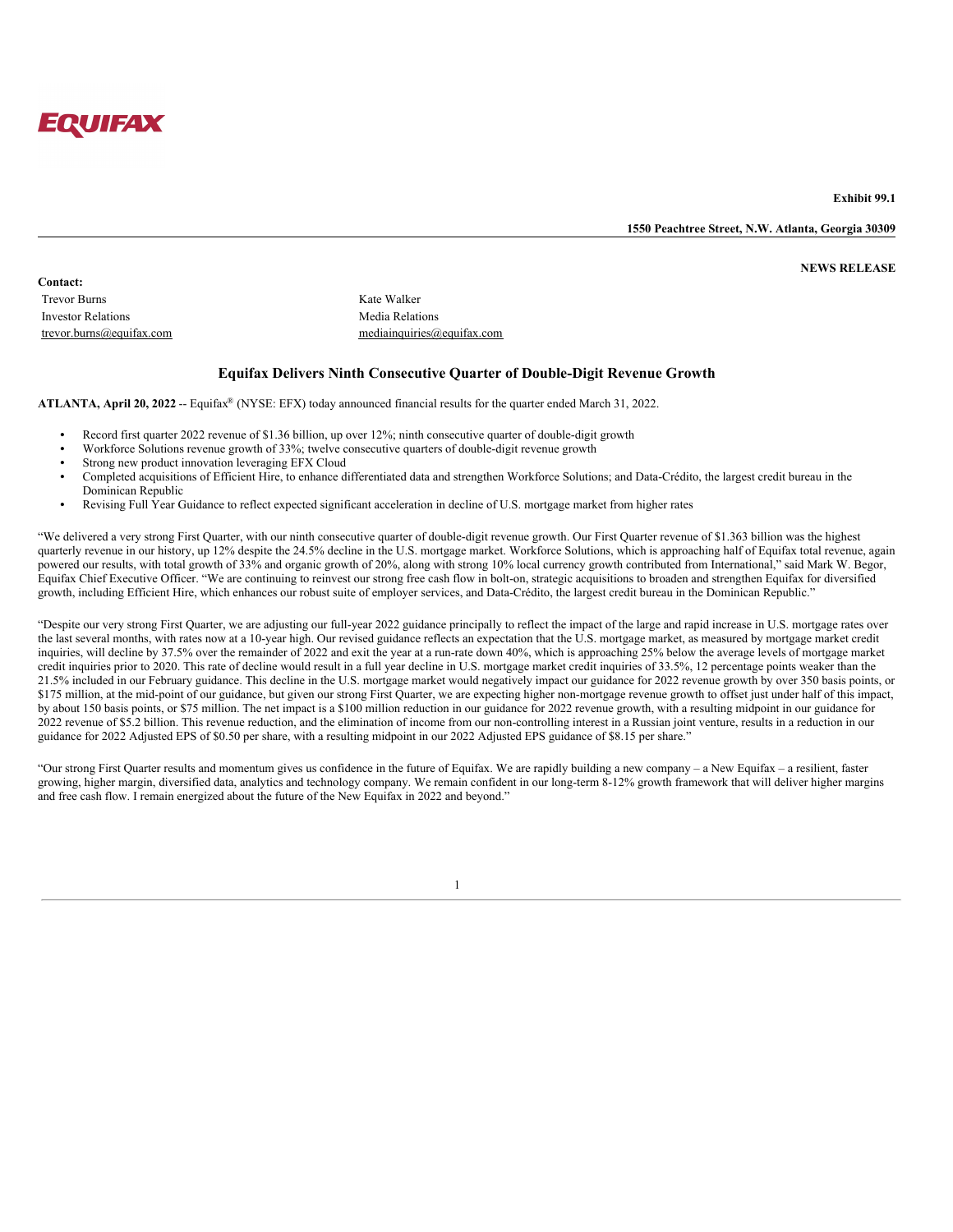#### **Financial Results Summary**

The company reported revenue of \$1,363.2 million in the first quarter of 2022, up 12 percent compared to the first quarter of 2021 on a reported basis and 13 percent on a local currency basis.

Net income attributable to Equifax of \$221.8 million was up 10 percent in the first quarter of 2022 compared to net income attributable to Equifax of \$201.6 million in the first quarter of 2021.

Diluted EPS attributable to Equifax was \$1.80 for the first quarter of 2022, up 10 percent compared to \$1.64 in the first quarter of 2021.

#### **Workforce Solutions first quarter results**

- Total revenue was \$649.0 million in the first quarter of 2022, a 33 percent increase compared to the first quarter of 2021. Operating margin for Workforce Solutions was 47.5 percent in the first quarter of 2022 compared to 54.5 percent in the first quarter of 2021. Adjusted EBITDA margin for Workforce Solutions was 54.6 percent in the first quarter of 2022 compared to 58.9 percent in the first quarter of 2021.
- Verification Services revenue was \$513.3 million, up 33 percent compared to the first quarter of 2021.
- Employer Services revenue was \$135.7 million, up 33 percent compared to the first quarter of 2021.

#### **USIS first quarter results**

- Total revenue was \$432.9 million in the first quarter of 2022, down 6 percent compared to \$459.4 million in the first quarter of 2021. Operating margin for USIS was 28.1 percent in the first quarter of 2022 compared to 33.7 percent in the first quarter of 2021. Adjusted EBITDA margin for USIS was 39.3 percent in the first quarter of 2022 compared to 42.1 percent in the first quarter of 2021.
- Online Information Solutions revenue was \$343.8 million, down 2 percent compared to the first quarter of 2021.
- Mortgage Solutions revenue was \$43.4 million, down 20 percent compared to the first quarter of 2021.
- Financial Marketing Services revenue was \$45.7 million, down 14 percent compared to the first quarter of 2021.

#### **International first quarter results**

- Total revenue was \$281.3 million in the first quarter of 2022, up 6 percent and up 10 percent compared to the first quarter of 2021 on a reported and local currency basis, respectively. Operating margin for International was 13.2 percent in the first quarter of 2022, compared to 11.2 percent in the first quarter of 2021. Adjusted EBITDA margin for International was 25.4 percent in the first quarter of 2022, compared to 26.9 percent in the first quarter of 2021.
- Asia Pacific revenue was \$86.5 million, down 1 percent and up 6 percent compared to the first quarter of 2021 on a reported and local currency basis, respectively.
- Europe revenue was \$85.8 million, up 11 percent and up 16 percent compared to the first quarter of 2021 on a reported and local currency basis, respectively.
- Canada revenue was \$61.6 million, up 1 percent and up 2 percent compared to the first quarter of 2021 on a reported and local currency basis, respectively.
- Latin America revenue was \$47.4 million, up 14 percent and up 23 percent compared to the first quarter of 2021 on a reported and local currency basis, respectively.

### **Adjusted EPS and Adjusted EBITDA Margin**

- Adjusted EPS attributable to Equifax was \$2.22 in the first quarter of 2022, up 13 percent compared to the first quarter of 2021.
- Adjusted EBITDA margin was 35.5 percent in the first quarter of 2022 compared to 35.6 percent in the first quarter of 2021.
- These financial measures exclude adjustments as described further in the Non-GAAP Financial Measures section below.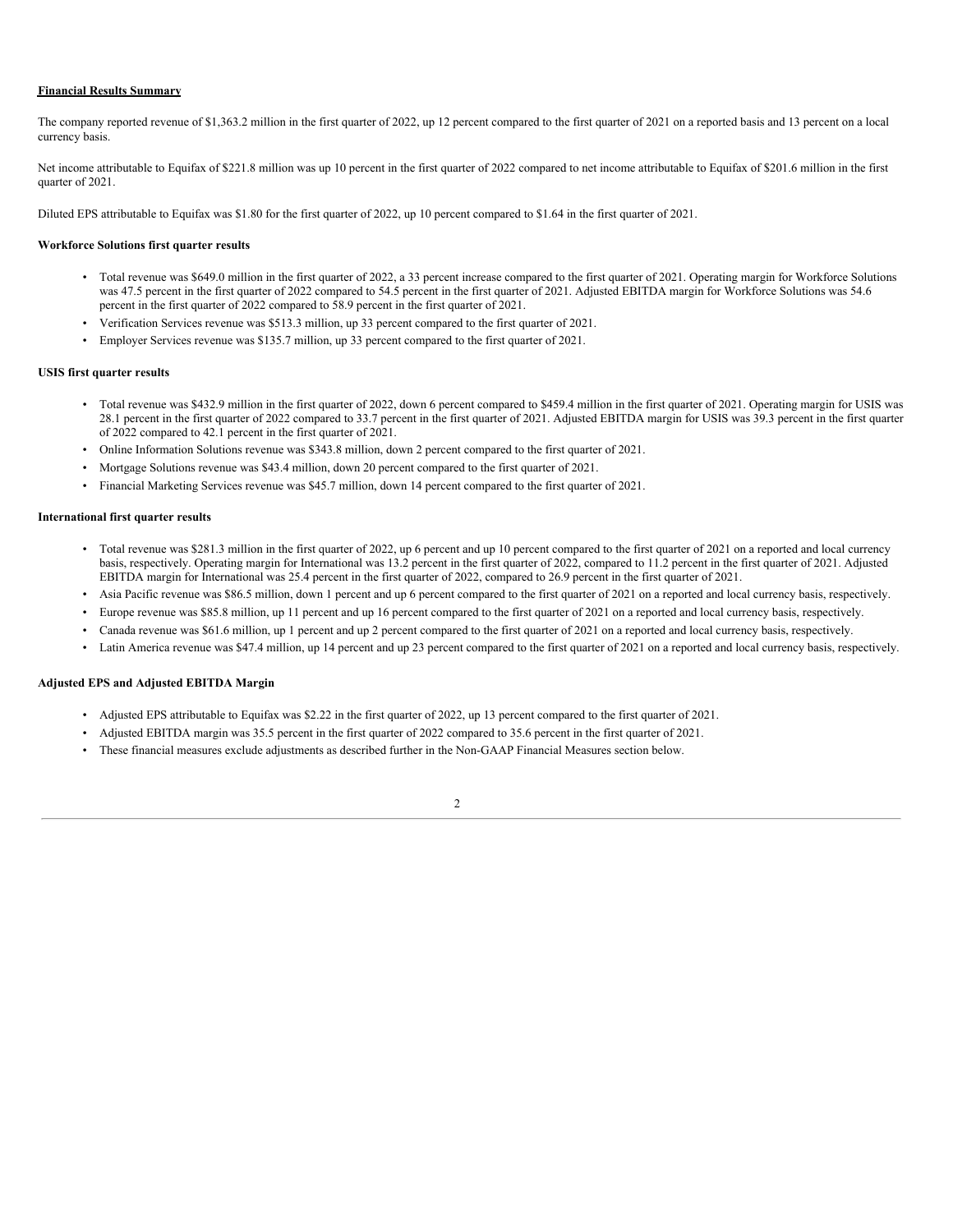#### **2022 Second Quarter and Full Year Guidance**

|                                              | O <sub>2</sub> 2022 |                  |                  | FY 2022          |
|----------------------------------------------|---------------------|------------------|------------------|------------------|
|                                              | Low-End             | High-End         | Low-End          | High-End         |
| Reported Revenue                             | \$1.31 billion      | \$1.33 billion   | \$5.15 billion   | \$5.25 billion   |
| Reported Revenue Growth                      | $6.1\%$             | $7.7\%$          | $4.6\%$          | $6.6\%$          |
| Local Currency Growth <sup>(1)</sup>         | 7.2%                | 8.8%             | $5.2\%$          | $7.2\%$          |
| Organic Local Currency Growth <sup>(1)</sup> | $2.8\%$             | $4.4\%$          | $1.6\%$          | $3.6\%$          |
| Adjusted Earnings Per Share                  | \$1.98 per share    | \$2.08 per share | \$8.00 per share | \$8.30 per share |

(1) Refer to page 8 for definitions.

## **About Equifax**

At Equifax (NYSE: EFX), we believe knowledge drives progress. As a global data, analytics, and technology company, we play an essential role in the global economy by helping financial institutions, companies, employers, and government agencies make critical decisions with greater confidence. Our unique blend of differentiated data, analytics, and cloud technology drives insights to power decisions to move people forward. Headquartered in Atlanta and supported by more than 13,000 employees worldwide, Equifax operates or has investments in 25 countries in North America, Central and South America, Europe, and the Asia Pacific region. For more information, visit Equifax.com.

#### **Earnings Conference Call and Audio Webcast**

In conjunction with this release, Equifax will host a conference call on April 21, 2022 at 8:30 a.m. (ET) via a live audio webcast. To access the webcast and related presentation materials, go to the Investor Relations section of our website at www.equifax.com. The discussion will be available via replay at the same site shortly after the conclusion of the webcast. This press release is also available at that website.

#### **Non-GAAP Financial Measures**

This earnings release presents adjusted EPS attributable to Equifax which is diluted EPS attributable to Equifax adjusted (to the extent noted above for different periods) for acquisition-related amortization expense, legal expenses related to the 2017 cybersecurity incident, fair value adjustment of equity investments, foreign currency impact of certain intercompany loans, acquisition-related costs other than acquisition amortization, income tax effect of stock awards recognized upon vesting or settlement, Argentina highly inflationary foreign currency adjustment and adjustments to deferred tax balances. All adjustments are net of tax, with a reconciling item with the aggregated tax impact of the adjustments. This earnings release also presents adjusted EBITDA and adjusted EBITDA margin which is defined as consolidated net income attributable to Equifax plus net interest expense, income taxes, depreciation and amortization, and also excludes certain one-time items. These are important financial measures for Equifax but are not financial measures as defined by GAAP.

These non-GAAP financial measures should be reviewed in conjunction with the relevant GAAP financial measures and are not presented as an alternative measure of net income or EPS as determined in accordance with GAAP.

Reconciliations of these non-GAAP financial measures to the most directly comparable GAAP financial measures and related notes are presented in the Q&A. This information can also be found under "Investor Relations/Financial Information/Non-GAAP Financial Measures" on our website at www.equifax.com.

## **Forward-Looking Statements**

This release contains forward-looking statements and forward-looking information. These statements can be identified by expressions of belief, expectation or intention, as well as statements that are not historical fact. These statements are based on certain factors and assumptions including with respect to foreign exchange rates, expected growth, results of operations, performance, the outcome of legal proceedings, business prospects and opportunities and effective tax rates. While the Company believes these factors and assumptions to be reasonable based on information currently available, they may prove to be incorrect.

Several factors could cause actual results to differ materially from those expressed or implied in the forward-looking statements, including, but not limited to, actions taken by us, including restructuring or strategic initiatives (including our technology, data and

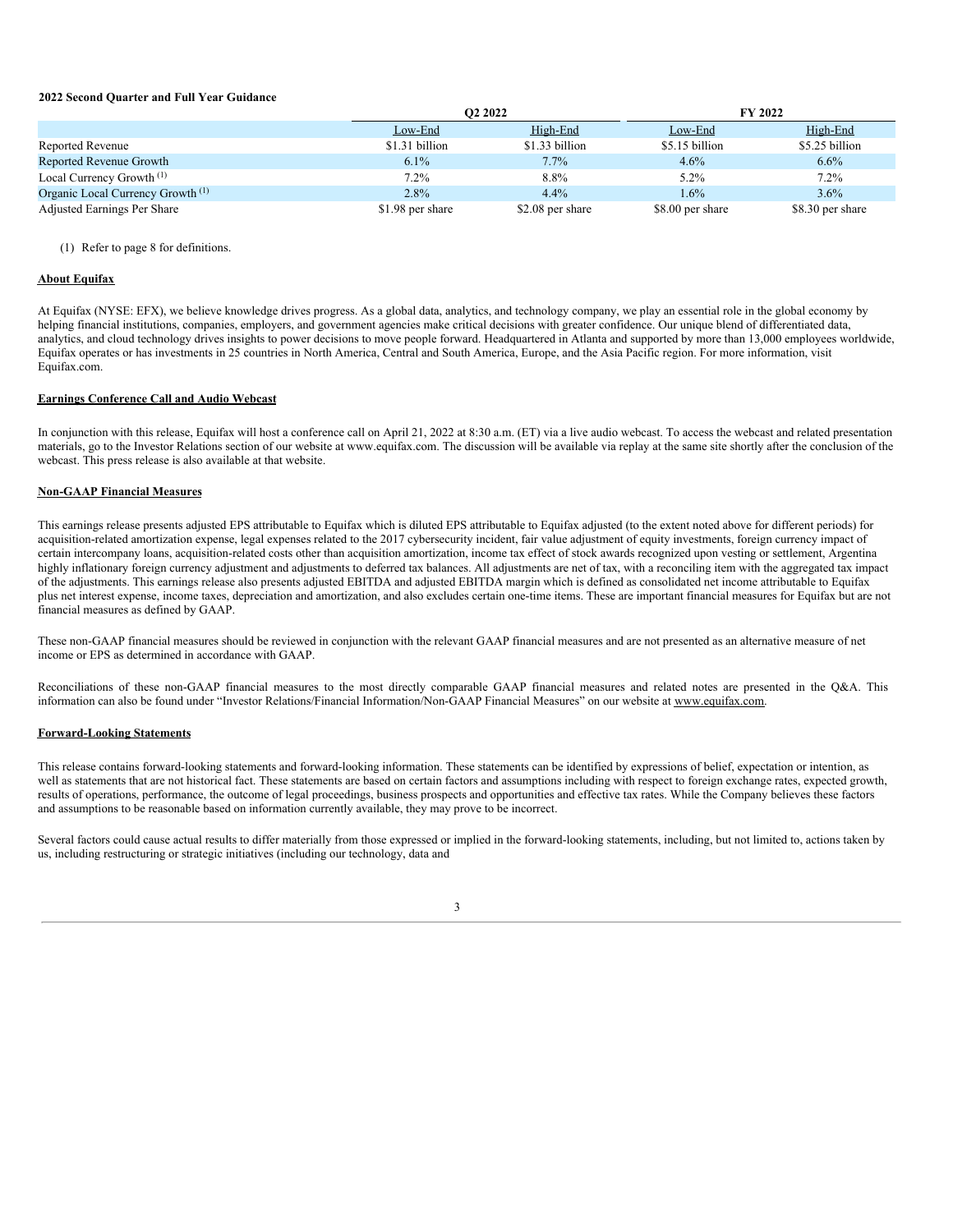security cloud transformation, capital investments and asset acquisitions or dispositions), as well as developments beyond our control, including, but not limited to, changes in the U.S. mortgage market environment, as well as changes more generally in U.S. and worldwide economic conditions that materially impact consumer spending, consumer debt and employment and the demand for Equifax's products and services. The extent to which the COVID-19 pandemic could negatively impact our operations will depend on future developments which are highly uncertain and cannot be predicted with confidence, including the duration of the outbreak, new information which may emerge concerning the severity of the COVID-19 pandemic, the actions taken to control the spread of COVID-19 or treat its impact, and changes in U.S. and worldwide economic conditions. Further deteriorations in economic conditions, as a result of COVID-19 or otherwise, could lead to a further or prolonged decline in demand for our products and services and negatively impact our business. It may also impact financial markets and corporate credit markets which could adversely impact our access to financing or the terms of any financing. We cannot at this time predict the extent of the impact of the COVID-19 pandemic and resulting economic impact, but it could have a material adverse effect on our business, financial position, results of operations and cash flows. Other risk factors include the impact of our technology and security transformation and improvements in our information technology and data security infrastructure; changes in tax regulations; adverse or uncertain economic conditions and changes in credit and financial markets, such as rising interest rates and inflation; potential adverse developments in new and pending legal proceedings or government investigations; risks associated with our ability to comply with business practice commitments and similar obligations under settlement agreements and consent orders entered into in connection with the 2017 cybersecurity incident; economic, political and other risks associated with international sales and operations; risks relating to unauthorized access to data or breaches of confidential information due to criminal conduct, attacks by hackers, employee or insider malfeasance and/or human error; changes in, and the effects of, laws and regulations and government policies governing or affecting our business, including, without limitation, our examination and supervision by the Consumer Financial Protection Bureau, a federal agency that holds primary responsibility for the regulation of consumer protection with respect to financial products and services in the U.S., oversight by the U.K. Financial Conduct Authority and Information Commissioner's Office of our debt collections services and core credit reporting businesses in the U.K., oversight by the Office of Australian Information Commission, the Australian Competition and Consumer Commission and other regulatory entities of our credit reporting business in Australia and the impact of current privacy laws and regulations, including the European General Data Protection Regulation and the California Consumer Privacy Act, or any future privacy laws and regulations; federal or state responses to identity theft concerns; our ability to successfully develop and market new products and services, respond to pricing and other competitive pressures, complete and integrate acquisitions and other investments and achieve targeted cost efficiencies; timing and amount of capital expenditures; changes in capital markets and corresponding effects on the Company's investments and benefit plan obligations; foreign currency exchange rates and earnings repatriation limitations; and the decisions of taxing authorities which could affect our effective tax rates. A summary of additional risks and uncertainties can be found in our Annual Report on Form 10-K for the year ended December 31, 2021 including without limitation under the captions "Item 1. Business -- Governmental Regulation" and "-- Forward-Looking Statements" and "Item 1A. Risk Factors" and in our other filings with the U.S. Securities and Exchange Commission. Forward-looking statements are given only as at the date of this release and the Company disclaims any obligation to update or revise the forward-looking statements, whether as a result of new information, future events or otherwise, except as required by law.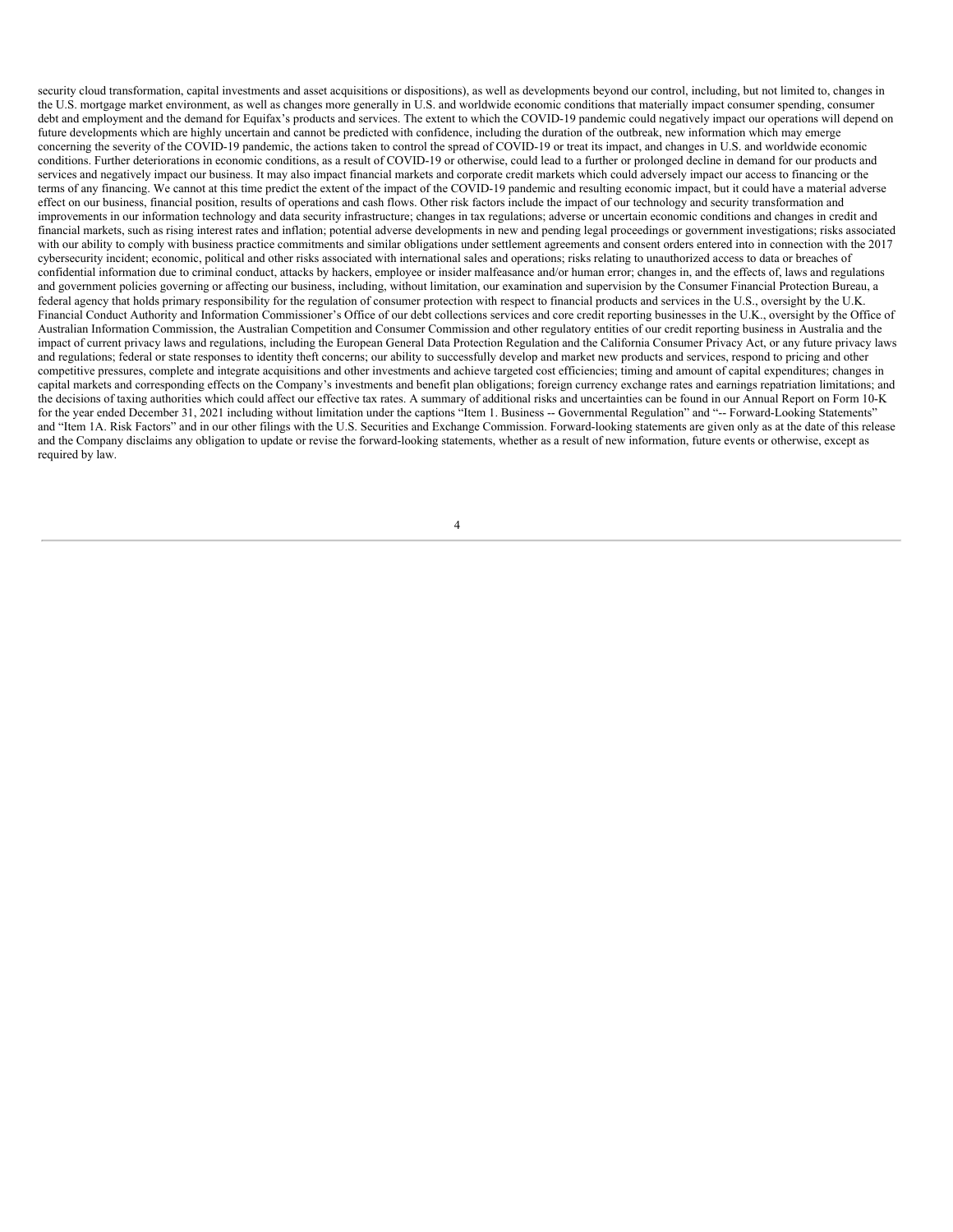## EQUIFAX **CONSOLIDATED STATEMENTS OF INCOME**

|                                                                                                         | Three Months Ended March 31, |         |              |         |
|---------------------------------------------------------------------------------------------------------|------------------------------|---------|--------------|---------|
|                                                                                                         |                              | 2022    |              | 2021    |
| (In millions, except per share amounts)                                                                 |                              |         | (Unaudited)  |         |
| Operating revenue                                                                                       |                              | 1.363.2 | <sup>S</sup> | 1.213.0 |
| Operating expenses:                                                                                     |                              |         |              |         |
| Cost of services (exclusive of depreciation and amortization below)                                     |                              | 553.4   |              | 483.3   |
| Selling, general and administrative expenses                                                            |                              | 340.3   |              | 308.8   |
| Depreciation and amortization                                                                           |                              | 137.1   |              | 114.3   |
| Total operating expenses                                                                                |                              | 1,030.8 |              | 906.4   |
| Operating income                                                                                        |                              | 332.4   |              | 306.6   |
| Interest expense                                                                                        |                              | (39.7)  |              | (37.2)  |
| Other income (expense), net                                                                             |                              | 11.1    |              | (0.9)   |
| Consolidated income before income taxes                                                                 |                              | 303.8   |              | 268.5   |
| Provision for income taxes                                                                              |                              | (81.0)  |              | (65.6)  |
| Consolidated net income                                                                                 |                              | 222.8   |              | 202.9   |
| Less: Net income attributable to noncontrolling interests including redeemable noncontrolling interests |                              | (1.0)   |              | (1.3)   |
| Net income attributable to Equifax                                                                      |                              | 221.8   |              | 201.6   |
| Basic earnings per common share:                                                                        |                              |         |              |         |
| Net income attributable to Equifax                                                                      |                              | 1.82    |              | 1.66    |
| Weighted-average shares used in computing basic earnings per share                                      |                              | 122.2   |              | 121.8   |
| Diluted earnings per common share:                                                                      |                              |         |              |         |
| Net income attributable to Equifax                                                                      |                              | 1.80    |              | 1.64    |
| Weighted-average shares used in computing diluted earnings per share                                    |                              | 123.5   |              | 123.2   |
| Dividends per common share                                                                              |                              | 0.39    |              | 0.39    |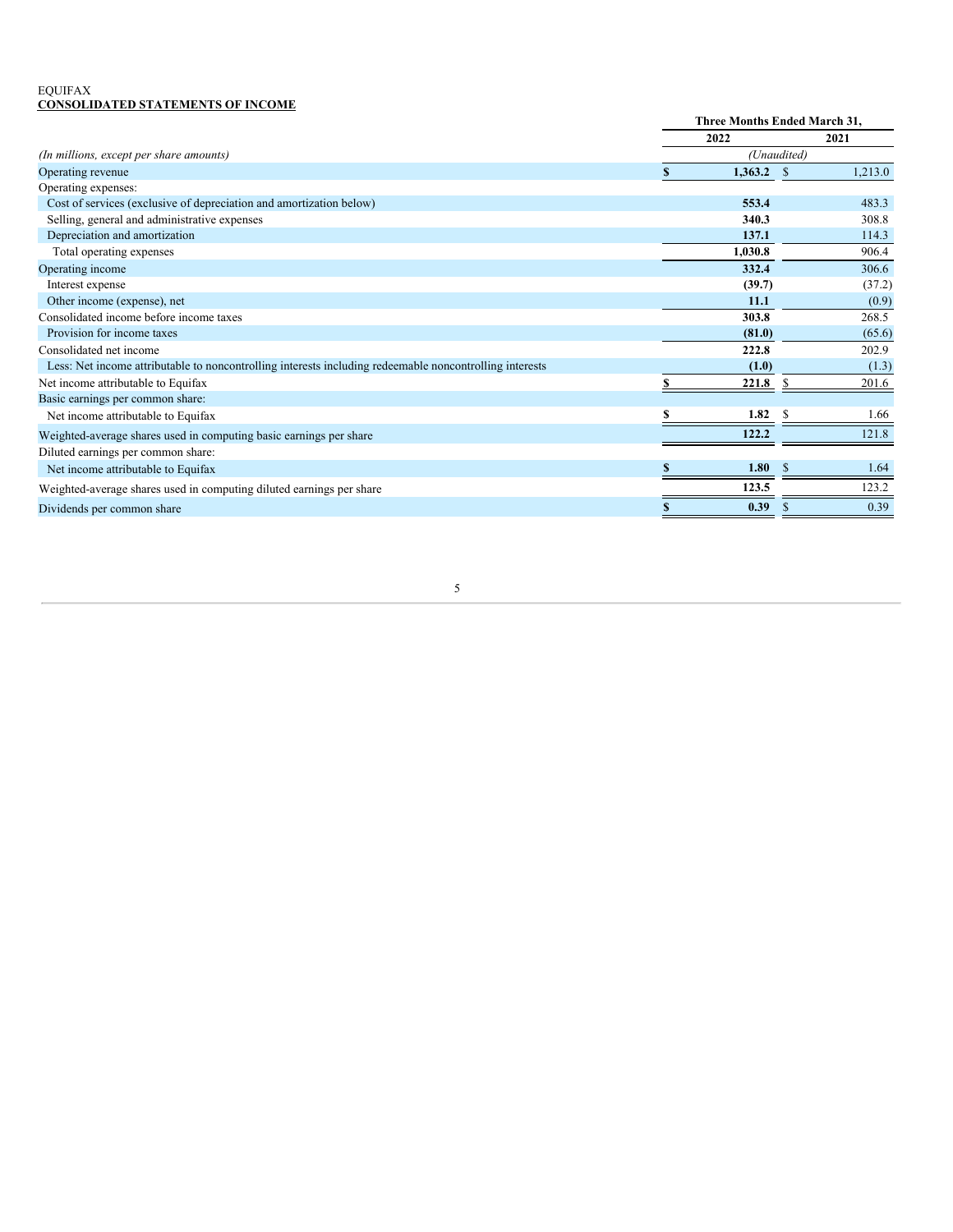## EQUIFAX **CONDENSED CONSOLIDATED BALANCE SHEETS**

|                                                                                                                                                                                                                            |              | March 31, 2022 |               | December 31, 2021        |
|----------------------------------------------------------------------------------------------------------------------------------------------------------------------------------------------------------------------------|--------------|----------------|---------------|--------------------------|
| (In millions, except par values)                                                                                                                                                                                           |              |                | (Unaudited)   |                          |
| <b>ASSETS</b>                                                                                                                                                                                                              |              |                |               |                          |
| Current assets:                                                                                                                                                                                                            |              |                |               |                          |
| Cash and cash equivalents                                                                                                                                                                                                  | $\mathbf{s}$ | 200.9          | \$            | 224.7                    |
| Trade accounts receivable, net of allowance for doubtful accounts of \$14.9 and \$13.9 at March 31, 2022 and December 31, 2021,<br>respectively                                                                            |              | 856.8          |               | 727.6                    |
| Prepaid expenses                                                                                                                                                                                                           |              | 147.7          |               | 108.4                    |
| Other current assets                                                                                                                                                                                                       |              | 58.8           |               | 60.2                     |
| Total current assets                                                                                                                                                                                                       |              | 1,264.2        |               | 1,120.9                  |
| Property and equipment:                                                                                                                                                                                                    |              |                |               |                          |
| Capitalized internal-use software and system costs                                                                                                                                                                         |              | 1,842.2        |               | 1,727.3                  |
| Data processing equipment and furniture                                                                                                                                                                                    |              | 305.4          |               | 299.6                    |
| Land, buildings and improvements                                                                                                                                                                                           |              | 253.5          |               | 250.3                    |
| Total property and equipment                                                                                                                                                                                               |              | 2,401.1        |               | 2,277.2                  |
| Less accumulated depreciation and amortization                                                                                                                                                                             |              | (1,017.8)      |               | (961.3)                  |
| Total property and equipment, net                                                                                                                                                                                          |              | 1,383.3        |               | 1,315.9                  |
| Goodwill                                                                                                                                                                                                                   |              | 6.378.1        |               | 6.258.1                  |
| Indefinite-lived intangible assets                                                                                                                                                                                         |              | 95.0           |               | 94.9                     |
| Purchased intangible assets, net                                                                                                                                                                                           |              | 1.907.8        |               | 1.898.0                  |
| Other assets, net                                                                                                                                                                                                          |              | 363.3          |               | 353.1                    |
| Total assets                                                                                                                                                                                                               | S            | 11,391.7       | $\mathsf{\$}$ | 11,040.9                 |
| <b>LIABILITIES AND EQUITY</b>                                                                                                                                                                                              |              |                |               |                          |
| Current liabilities:                                                                                                                                                                                                       |              |                |               |                          |
| Short-term debt and current maturities of long-term debt                                                                                                                                                                   | \$           | 1,342.1        | $\mathbb{S}$  | 824.8                    |
| Accounts payable                                                                                                                                                                                                           |              | 187.1          |               | 211.6                    |
| Accrued expenses                                                                                                                                                                                                           |              | 264.5          |               | 237.5                    |
| Accrued salaries and bonuses                                                                                                                                                                                               |              | 117.3          |               | 257.9                    |
| Deferred revenue                                                                                                                                                                                                           |              | 127.7          |               | 121.3                    |
| Other current liabilities                                                                                                                                                                                                  |              | 304.7          |               | 638.2                    |
| Total current liabilities                                                                                                                                                                                                  |              | 2.343.4        |               | 2,291.3                  |
| Long-term debt                                                                                                                                                                                                             |              | 4,471.9        |               | 4,470.1                  |
| Deferred income tax liabilities, net                                                                                                                                                                                       |              | 411.8          |               | 358.2                    |
| Long-term pension and other postretirement benefit liabilities                                                                                                                                                             |              | 124.7          |               | 130.1                    |
| Other long-term liabilities                                                                                                                                                                                                |              | 188.8          |               | 190.0                    |
| <b>Total liabilities</b>                                                                                                                                                                                                   |              | 7,540.6        |               | 7,439.7                  |
| Preferred stock, \$0.01 par value: Authorized shares - 10.0; Issued shares - none                                                                                                                                          |              |                |               | $\overline{\phantom{a}}$ |
| Common stock, \$1.25 par value: Authorized shares - 300.0;<br>Issued shares - 189.3 at March 31, 2022 and December 31, 2021;<br>Outstanding shares - 122.3 and 122.1 at March 31, 2022 and December 31, 2021, respectively |              | 236.6          |               | 236.6                    |
| Paid-in capital                                                                                                                                                                                                            |              | 1,548.8        |               | 1,536.7                  |
| Retained earnings                                                                                                                                                                                                          |              | 4,925.5        |               | 4,751.6                  |
| Accumulated other comprehensive loss                                                                                                                                                                                       |              | (217.7)        |               | (295.4)                  |
| Treasury stock, at cost, 66.4 and 66.6 shares at March 31, 2022 and December 31, 2021, respectively                                                                                                                        |              | (2,653.2)      |               | (2,639.2)                |
| Stock held by employee benefit trusts, at cost, 0.6 shares at March 31, 2022 and December 31, 2021                                                                                                                         |              | (5.9)          |               | (5.9)                    |
| Total Equifax shareholders' equity                                                                                                                                                                                         |              | 3,834.1        |               | 3,584.4                  |
| Noncontrolling interests including redeemable noncontrolling interests                                                                                                                                                     |              | 17.0           |               | 16.8                     |
| Total equity                                                                                                                                                                                                               |              | 3,851.1        |               | 3,601.2                  |
| Total liabilities and equity                                                                                                                                                                                               | \$           | 11,391.7       | \$            | 11,040.9                 |
|                                                                                                                                                                                                                            |              |                |               |                          |

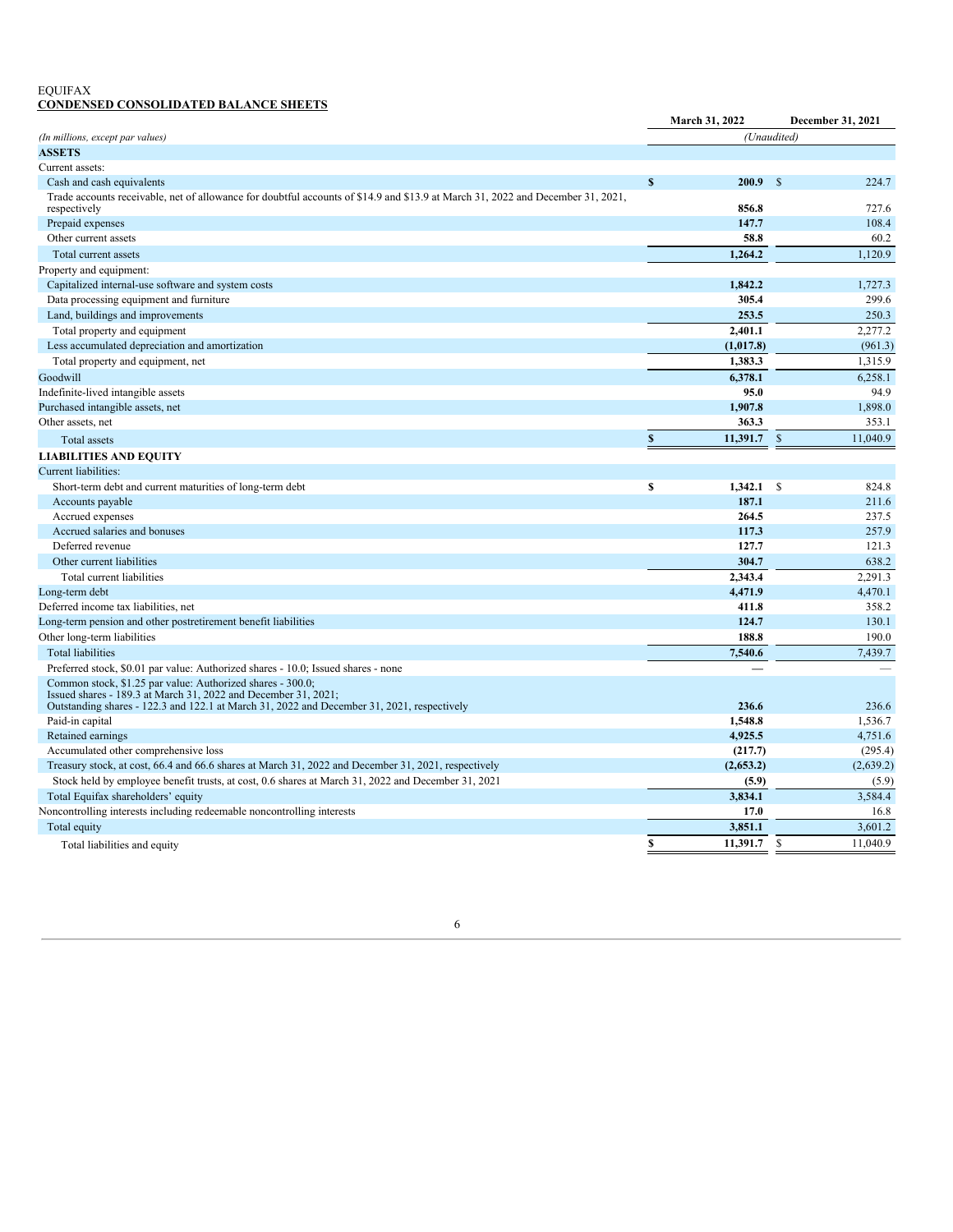## <span id="page-9-0"></span>EQUIFAX **CONSOLIDATED STATEMENTS OF CASH FLOWS**

|                                                                                                | Three Months Ended March 31, |         |              |         |
|------------------------------------------------------------------------------------------------|------------------------------|---------|--------------|---------|
|                                                                                                |                              | 2022    |              | 2021    |
| (In millions)                                                                                  |                              |         | (Unaudited)  |         |
| Operating activities:                                                                          |                              |         |              |         |
| Consolidated net income                                                                        | \$                           | 222.8   | S            | 202.9   |
| Adjustments to reconcile consolidated net income to net cash provided by operating activities: |                              |         |              |         |
| Depreciation and amortization                                                                  |                              | 139.3   |              | 116.7   |
| Stock-based compensation expense                                                               |                              | 22.3    |              | 20.7    |
| Deferred income taxes                                                                          |                              | 40.2    |              | 23.1    |
| (Gain) loss on fair market value adjustment of equity investments                              |                              | (8.3)   |              | 11.9    |
| Gain on divestiture                                                                            |                              |         |              | (0.2)   |
| Changes in assets and liabilities, excluding effects of acquisitions:                          |                              |         |              |         |
| Accounts receivable, net                                                                       |                              | (124.9) |              | (65.8)  |
| Other assets, current and long-term                                                            |                              | (0.6)   |              | 14.7    |
| Current and long term liabilities, excluding debt                                              |                              | (489.3) |              | (180.6) |
| Cash (used in) provided by operating activities                                                |                              | (198.5) |              | 143.4   |
| Investing activities:                                                                          |                              |         |              |         |
| Capital expenditures                                                                           |                              | (156.5) |              | (113.0) |
| Acquisitions, net of cash acquired                                                             |                              | (111.7) |              | (862.0) |
| Cash received from divestiture                                                                 |                              |         |              | 1.5     |
| Cash used in investing activities                                                              |                              | (268.2) |              | (973.5) |
| Financing activities:                                                                          |                              |         |              |         |
| Net short-term borrowings                                                                      |                              | 516.8   |              | (0.7)   |
| Treasury stock purchases                                                                       |                              |         |              | (34.1)  |
| Dividends paid to Equifax shareholders                                                         |                              | (47.9)  |              | (47.5)  |
| Dividends paid to noncontrolling interests                                                     |                              | (0.5)   |              | (0.7)   |
| Proceeds from exercise of stock options and employee stock purchase plan                       |                              | 5.7     |              | 6.6     |
| Payment of taxes related to settlement of equity awards                                        |                              | (29.8)  |              | (8.6)   |
| Purchase of noncontrolling interests                                                           |                              |         |              | (3.6)   |
| Cash provided by (used in) financing activities                                                |                              | 444.3   |              | (88.6)  |
| Effect of foreign currency exchange rates on cash and cash equivalents                         |                              | (1.4)   |              |         |
| Decrease in cash and cash equivalents                                                          |                              | (23.8)  |              | (918.7) |
| Cash and cash equivalents, beginning of period                                                 |                              | 224.7   |              | 1,684.6 |
| Cash and cash equivalents, end of period                                                       | \$                           | 200.9   | $\mathbb{S}$ | 765.9   |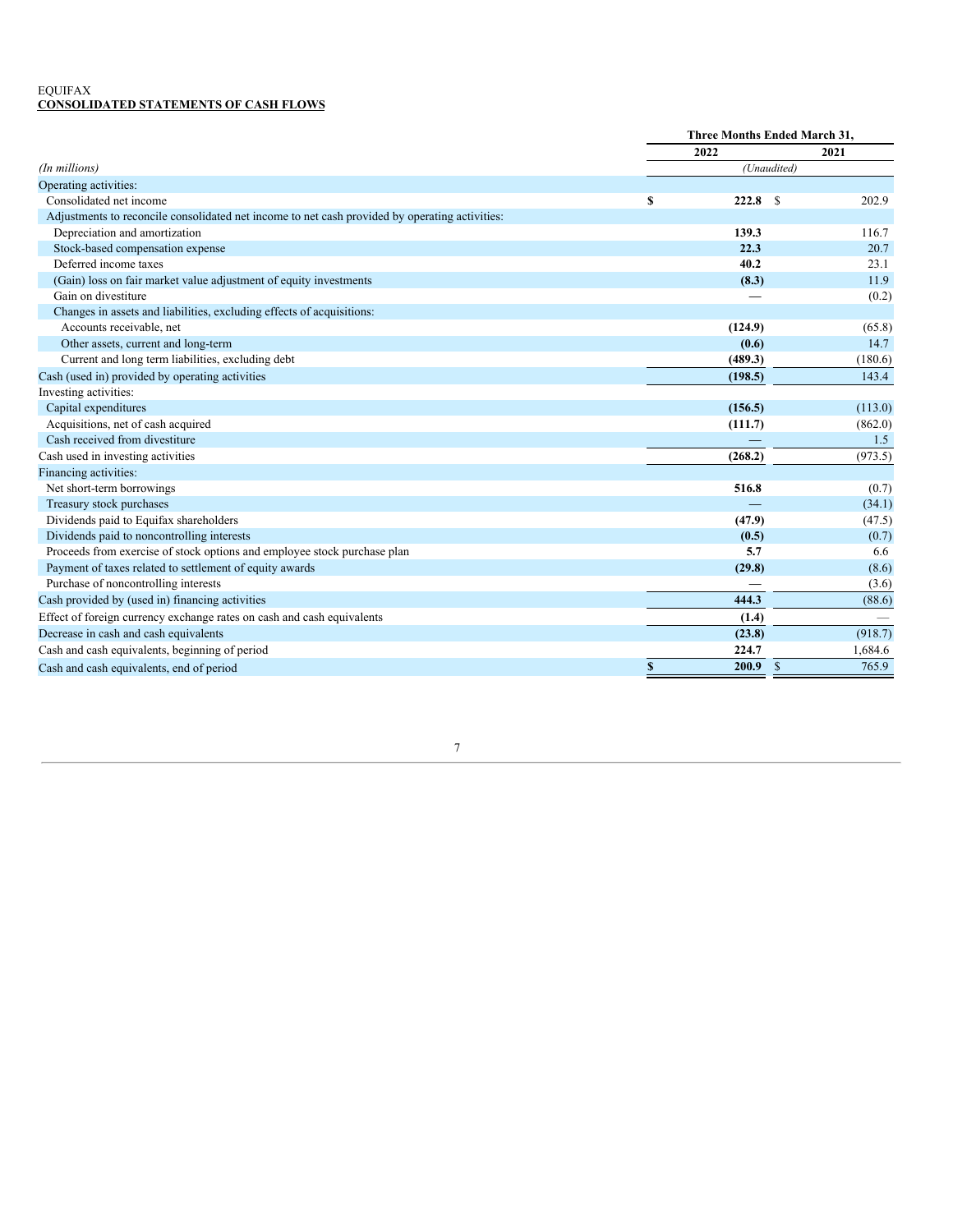#### **Common Questions & Answers (Unaudited)** (Dollars in millions)

#### **1. Can you provide a further analysis of operating revenue by operating segment?**

Operating revenue consists of the following components:<br> $(In~millions)$ 

| (In millions)                       | Three Months Ended March 31, |         |               |           |                  |                                           |                                                      |  |
|-------------------------------------|------------------------------|---------|---------------|-----------|------------------|-------------------------------------------|------------------------------------------------------|--|
| <b>Operating revenue:</b>           |                              | 2022    | 2021          | \$ Change | % Change         | <b>Local Currency</b><br>$%$ Change $(1)$ | <b>Organic Local</b><br>Currency<br>$%$ Change $(2)$ |  |
| <b>Verification Services</b>        |                              | 513.3   | 385.1<br>- \$ | 128.2     | 33 $%$           |                                           | $22 \frac{9}{6}$                                     |  |
| <b>Employer Services</b>            |                              | 135.7   | 102.1         | 33.6      | 33 %             |                                           | $12 \frac{9}{6}$                                     |  |
| <b>Total Workforce Solutions</b>    |                              | 649.0   | 487.2         | 161.8     | 33 $%$           |                                           | $20\frac{9}{6}$                                      |  |
| <b>Online Information Solutions</b> |                              | 343.8   | 352.0         | (8.2)     | $(2) \%$         |                                           | $(4)$ %                                              |  |
| Mortgage Solutions                  |                              | 43.4    | 54.1          | (10.7)    | $(20) \%$        |                                           | $(20)$ %                                             |  |
| <b>Financial Marketing Services</b> |                              | 45.7    | 53.3          | (7.6)     | $(14) \%$        |                                           | $(14)$ %                                             |  |
| Total U.S. Information Solutions    |                              | 432.9   | 459.4         | (26.5)    | $(6) \%$         |                                           | $(7)$ %                                              |  |
| Asia Pacific                        |                              | 86.5    | 87.0          | (0.5)     | $(1) \%$         | 6                                         | $\frac{0}{0}$<br>$6\frac{9}{6}$                      |  |
| Europe                              |                              | 85.8    | 77.0          | 8.8       | $11 \frac{9}{6}$ | 16                                        | $15 \frac{9}{6}$<br>$\%$                             |  |
| Canada                              |                              | 61.6    | 60.7          | 0.9       | $1\frac{9}{6}$   | 2                                         | $\%$<br>$\frac{0}{2}$                                |  |
| Latin America                       |                              | 47.4    | 41.7          | 5.7       | $14\%$           | 23                                        | $22 \frac{9}{6}$<br>$\%$                             |  |
| Total International                 |                              | 281.3   | 266.4         | 14.9      | $6\frac{9}{6}$   | 10                                        | $10 \frac{9}{6}$<br>$\frac{0}{0}$                    |  |
| Total operating revenue             |                              | 1,363.2 | 1,213.0       | 150.2     | $12 \frac{9}{6}$ | 13                                        | $8\frac{9}{6}$<br>$\%$                               |  |

(1) Local currency revenue change is calculated by conforming 2022 results using 2021 exchange rates.

(2) Organic local currency revenue growth is defined as local currency revenue growth, adjusted to reflect an increase in prior year Equifax revenue from the revenue of acquired companies in the prior year period. This adjustment is made for 12 months following the acquisition.

#### 2. What is the estimate of the change in overall U.S. Mortgage Market transaction volume that is included in the 2022 second quarter and full year guidance **provided?**

Equifax estimates the change year over year in overall U.S. Mortgage Market transaction volume based on the change in total U.S. mortgage credit inquiries received by Equifax. The change year over year in total U.S. mortgage credit inquiries received by Equifax in the first quarter of 2022 was a decrease of 24.5%. The guidance provided on page 3 assumes a change year over year in total U.S. Mortgage Market Credit inquiries received by Equifax in the second, third and fourth quarters of 2022 to be declines of approximately 33%, 40% and 40%, respectively. For full year 2022 our guidance assumes a decline of 33.5%. This is a significant reduction from the levels included in the guidance we provided in February, reflecting the large and rapid increase that has occurred in mortgage rates in the last several months. At the levels indicated for the second half of 2022, U.S. Mortgage Market Credit Inquiries will be approaching 25% below the average second half of year levels from the period prior to the pandemic, measured as the average credit inquiries in the second half of each year over the 2015-2019 period.

### 3. Why is operating cash flow for the three months ended March 31, 2022 a use of cash of \$198.5 million?

In the first quarter of 2022, Equifax deposited the balance of \$345.0 million into the restitution fund for the U.S consumer class action settlement. This payment is reflected as a use of cash in the Consolidated Statement of Cash Flows within the operating cash flow section under the line titled *Current and long term liabilities, excluding debt*.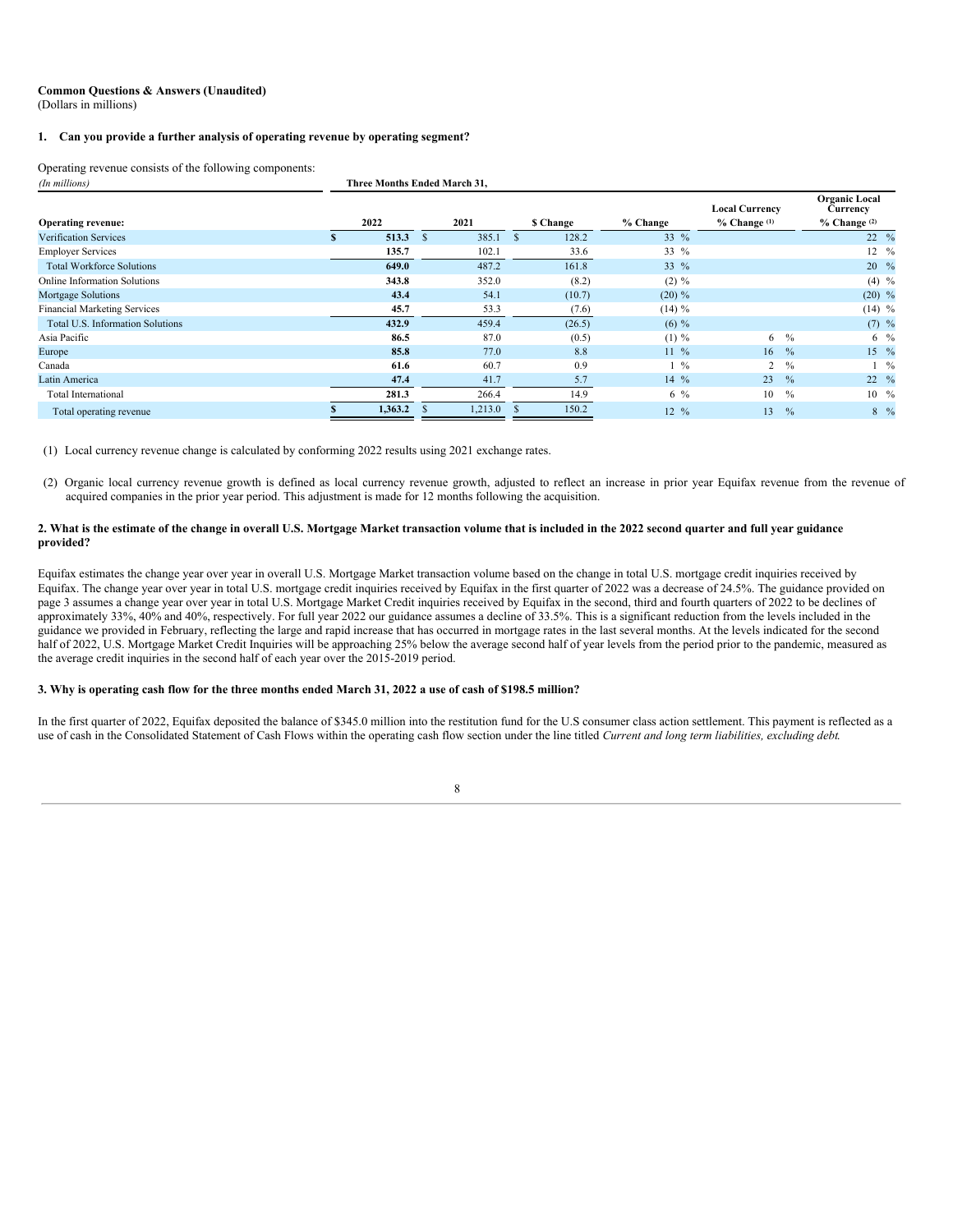## **Reconciliations of Non-GAAP Financial Measures to the Comparable GAAP Financial Measures (Unaudited)** (Dollars in millions, except per share amounts)

A. Reconciliation of net income attributable to Equifax to diluted EPS attributable to Equifax, defined as net income adiusted for acquisition-related amortization expense, legal expenses related to the 2017 cybersecurity incident, fair value adjustment of equity investments, foreign currency impact of certain intercompany loans, acquisition-related costs other than acquisition amortization, income tax effect of stock awards recognized upon vesting or settlement, Argentina highly inflationary **foreign currency adjustment, adjustments to deferred tax balances and income tax adjustments:**

|                                                                                                  | Three Months Ended March 31. |       |           |           |
|--------------------------------------------------------------------------------------------------|------------------------------|-------|-----------|-----------|
| (In millions, except per share amounts)                                                          | 2022                         | 2021  | \$ Change | % Change  |
| Net income attributable to Equifax                                                               | 221.8                        | 201.6 | 20.2      | $10\%$    |
| Acquisition-related amortization expense of certain acquired intangibles (1)                     | 57.3                         | 39.4  | 17.9      | 45 %      |
| Legal expenses related to the 2017 cybersecurity incident (2)                                    | 0.6                          | 0.6   |           | $-$ %     |
| Fair market value adjustment of equity investments (3)                                           | (8.3)                        | 11.9  | (20.2)    | $(170)\%$ |
| Foreign currency impact of certain intercompany loans (4)                                        | 0.8                          | (1.2) | 2.0       | $(167)$ % |
| Acquisition-related costs other than acquisition amortization (5)                                | 11.8                         | 2.8   | 9.0       | 321 %     |
| Income tax effects of stock awards that are recognized upon vesting or settlement <sup>(6)</sup> | (4.1)                        | (1.9) | (2.2)     | 116 %     |
| Argentina highly inflationary foreign currency adjustment (7)                                    |                              | (1.1) | 1.1       | nm        |
| Adjustments to deferred tax balances (8)                                                         | 3.9                          |       | 3.9       | nm        |
| Tax impact of adjustments <sup>(9)</sup>                                                         | (9.0)                        | (9.9) | 0.9       | nm        |
| Net income attributable to Equifax, adjusted for items listed above                              | 274.8                        | 242.2 | 32.6      | 13 %      |
| Diluted EPS attributable to Equifax, adjusted for the items listed above                         | 2.22                         | 1.97  | 0.25      | $13\%$    |
| Weighted-average shares used in computing diluted EPS                                            | 123.5                        | 123.2 |           |           |

#### nm - not meaningful

- (1) During the first quarter of 2022, we recorded acquisition-related amortization expense of certain acquired intangibles of \$57.3 million (\$46.9 million, net of tax). We calculate this financial measure by excluding the impact of acquisition-related amortization expense and including a benefit to reflect the significant cash income tax savings resulting from the income tax deductibility of amortization for certain acquired intangibles. The \$10.4 million of tax is comprised of \$14.5 million of tax expense net of \$4.1 million of a cash income tax benefit. During the first quarter of 2021, we recorded acquisition-related amortization expense of certain acquired intangibles of \$39.4 million (\$33.1 million, net of tax). The \$6.3 million of tax is comprised of \$10.3 million of tax expense net of \$4.0 million of a cash income tax benefit. See the Notes to this reconciliation for additional detail.
- (2) During the first quarter of 2022, we recorded legal expenses related to the 2017 cybersecurity incident of \$0.6 million (\$0.5 million, net of tax). During the first quarter of 2021, we recorded legal expenses related to the 2017 cybersecurity incident of \$0.6 million (\$0.5 million, net of tax). See the Notes to this reconciliation for additional detail.
- (3) During the first quarter of 2022, we recorded an unrealized gain on the fair market value adjustment of equity investments of \$8.3 million (\$2.9 million, net of tax). During the first quarter of 2021, we recorded an unrealized loss on the fair market value adjustment of an equity investment of \$11.9 million (\$8.9 million, net of tax). The fair value adjustments were recorded to the Other income, net line item within the Consolidated Statements of Income. See the Notes to this reconciliation for additional details.
- (4) During the first quarter of 2022, we recorded a foreign currency loss on certain intercompany loans of \$0.8 million. During the first quarter of 2021, we recorded a foreign currency gain on certain intercompany loans of \$1.2 million. The impact was recorded to the Other income, net line item within the Consolidated Statements of Income. See the Notes to this reconciliation for additional detail.
- (5) During the first quarter of 2022, we recorded \$11.8 million (\$7.9 million, net of tax) for acquisition costs other than acquisition-related amortization. During the first quarter of 2021, we recorded \$2.8 million (\$2.3 million, net of tax) for acquisition costs other than acquisition-related amortization. These costs primarily related to integration costs resulting from recent acquisitions and were recorded in operating income. See the Notes to this reconciliation for additional detail.
- (6) During the first quarter of 2022, we recorded a tax benefit of \$4.1 million related to the tax effects of deductions for stock compensation in excess of amounts recorded for compensation costs. During the first quarter of 2021, we recorded a tax

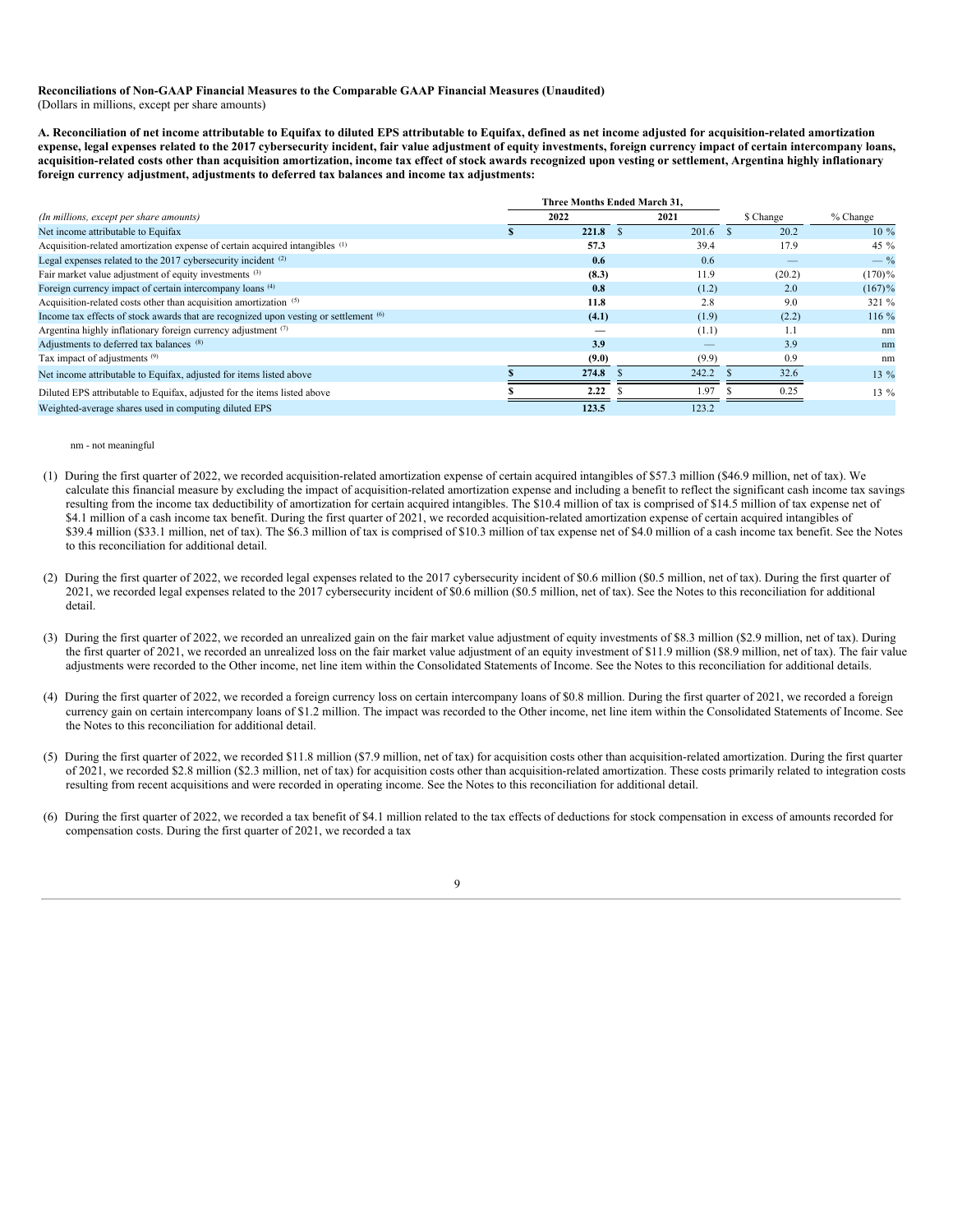benefit of \$1.9 million related to the tax effects of deductions for stock compensation expense in excess of amounts recorded for compensation costs. See the Notes to this reconciliation for additional detail.

- (7) Argentina experienced multiple periods of increasing inflation rates, devaluation of the peso, and increasing borrowing rates. As such, Argentina was deemed a highly inflationary economy by accounting policymakers in 2018. During the first quarter of 2021, we recorded a foreign currency gain of \$1.1 million related to the impact of remeasuring the peso denominated monetary assets and liabilities as a result of Argentina being a highly inflationary economy. See the Notes to this reconciliation for additional detail.
- (8) For the first quarter of 2022, we recorded a tax expense of \$3.9 million related to adjustments to deferred tax balances resulting from changes in state tax law. See Notes to this reconciliation for additional detail.
- (9) During the first quarter of 2022, we recorded the tax impact of adjustments of \$9.0 million comprised of (i) acquisition-related amortization expense of certain acquired intangibles of \$10.4 million (\$14.5 million of tax expense net of \$4.1 million of cash income tax benefit), (ii) a tax adjustment of \$0.1 million related to legal expenses for the 2017 cybersecurity incident, (iii) a tax adjustment of \$5.4 million related to the gain on fair market value adjustment of equity investments and (iv) a tax adjustment of \$3.9 million related to acquisition costs other than acquisition-related amortization.

During the first quarter of 2021, we recorded the tax impact of adjustments of \$9.9 million comprised of (i) acquisition-related amortization expense of certain acquired intangibles of \$6.3 million (\$10.3 million of tax expense net of \$4.0 million of cash income tax benefit), (ii) a tax adjustment of \$0.1 million for legal expenses related to the 2017 cybersecurity incident, (iii) a tax adjustment of \$3.0 million related to the loss on fair market value adjustment of an equity investment and (iv) a tax adjustment of \$0.5 million related to acquisition costs other than acquisition-related amortization.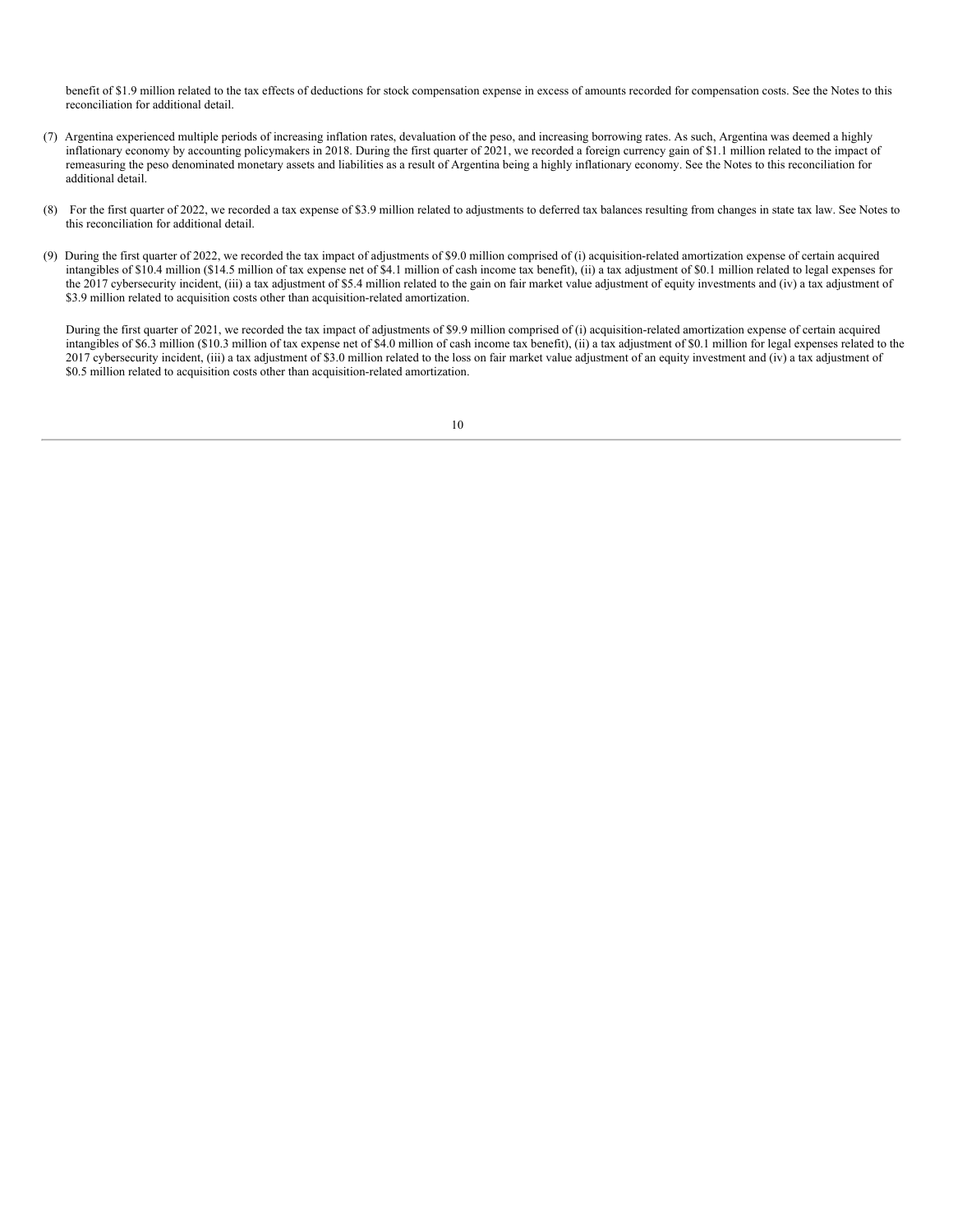B. Reconciliation of net income attributable to Equifax to adjusted EBITDA, defined as net income excluding income taxes, interest expense, net, depreciation and amortization expense, legal expenses related to the 2017 cybersecurity incident, fair value adjustment of equity investments, foreign currency impact of certain intercompany loans, acquisition-related costs other than acquisition amortization, Argentina highly inflationary foreign currency adjustment and presentation of **adjusted EBITDA margin:**

|                                                                     | Three Months Ended March 31. |   |         |     |           |                  |
|---------------------------------------------------------------------|------------------------------|---|---------|-----|-----------|------------------|
| (in millions)                                                       | 2022                         |   | 2021    |     | \$ Change | % Change         |
| Revenue                                                             | 1,363.2                      |   | 1,213.0 |     | 150.2     | $12 \frac{9}{6}$ |
|                                                                     |                              |   |         |     |           |                  |
| Net income attributable to Equifax                                  | 221.8                        | S | 201.6   | \$. | 20.2      | $10\%$           |
| Income taxes                                                        | 81.0                         |   | 65.6    |     | 15.4      | $23 \%$          |
| Interest expense, net*                                              | 39.4                         |   | 36.8    |     | 2.6       | $7\%$            |
| Depreciation and amortization                                       | 137.1                        |   | 114.3   |     | 22.8      | $20 \%$          |
| Legal expenses related to the 2017 cybersecurity incident (1)       | 0.6                          |   | 0.6     |     |           | $-$ %            |
| Fair market value adjustment of equity investments (2)              | (8.3)                        |   | 11.9    |     | (20.2)    | $(170)\%$        |
| Foreign currency impact of certain intercompany loans (3)           | 0.8                          |   | (1.2)   |     | 2.0       | $(167)$ %        |
| Acquisition-related amounts other than acquisition amortization (4) | 11.8                         |   | 2.8     |     | 9.0       | 321              |
| Argentina highly inflationary foreign currency adjustment (5)       | —                            |   | (1.1)   |     | 1.1       | (100)            |
| Adjusted EBITDA, excluding the items listed above                   | 484.2                        |   | 431.3   |     | 52.9      | $12 \frac{9}{6}$ |
| Adjusted EBITDA margin                                              | $35.5\%$                     |   | 35.6%   |     |           |                  |

## nm - not meaningful

\*Excludes interest income of \$0.3 million in 2022 and \$0.4 million 2021.

- (1) During the first quarter of 2022, we recorded legal expenses related to the 2017 cybersecurity incident of \$0.6 million (\$0.5 million, net of tax). During the first quarter of 2021, we recorded legal expenses related to the 2017 cybersecurity incident of \$0.6 million (\$0.5 million, net of tax). See the Notes to this reconciliation for additional detail.
- (2) During the first quarter of 2022, we recorded an unrealized gain on the fair market value adjustment of equity investments of \$8.3 million (\$2.9 million, net of tax). During the first quarter of 2021, we recorded an unrealized loss on the fair market value adjustment of an equity investment of \$11.9 million (\$8.9 million, net of tax). The fair value adjustments were recorded to the Other income, net line item within the Consolidated Statements of Income. See the Notes to this reconciliation for additional details.
- (3) During the first quarter of 2022, we recorded a foreign currency loss on certain intercompany loans of \$0.8 million. During the first quarter of 2021, we recorded a foreign currency gain on certain intercompany loans of \$1.2 million. The impact was recorded to the Other income, net line item within the Consolidated Statements of Income. See the Notes to this reconciliation for additional detail.
- (4) During the first quarter of 2022, we recorded \$11.8 million (\$7.9 million, net of tax) for acquisition costs other than acquisition-related amortization. During the first quarter of 2021, we recorded \$2.8 million (\$2.3 million, net of tax) for acquisition costs other than acquisition-related amortization. These costs primarily related to integration costs resulting from recent acquisitions and were recorded in operating income. See the Notes to this reconciliation for additional detail.
- (5) Argentina experienced multiple periods of increasing inflation rates, devaluation of the peso, and increasing borrowing rates. As such, Argentina was deemed a highly inflationary economy by accounting policymakers in 2018. During the first quarter of 2021, we recorded a foreign currency gain of \$1.1 million related to the impact of remeasuring the peso denominated monetary assets and liabilities as a result of Argentina being a highly inflationary economy. See the Notes to this reconciliation for additional detail.

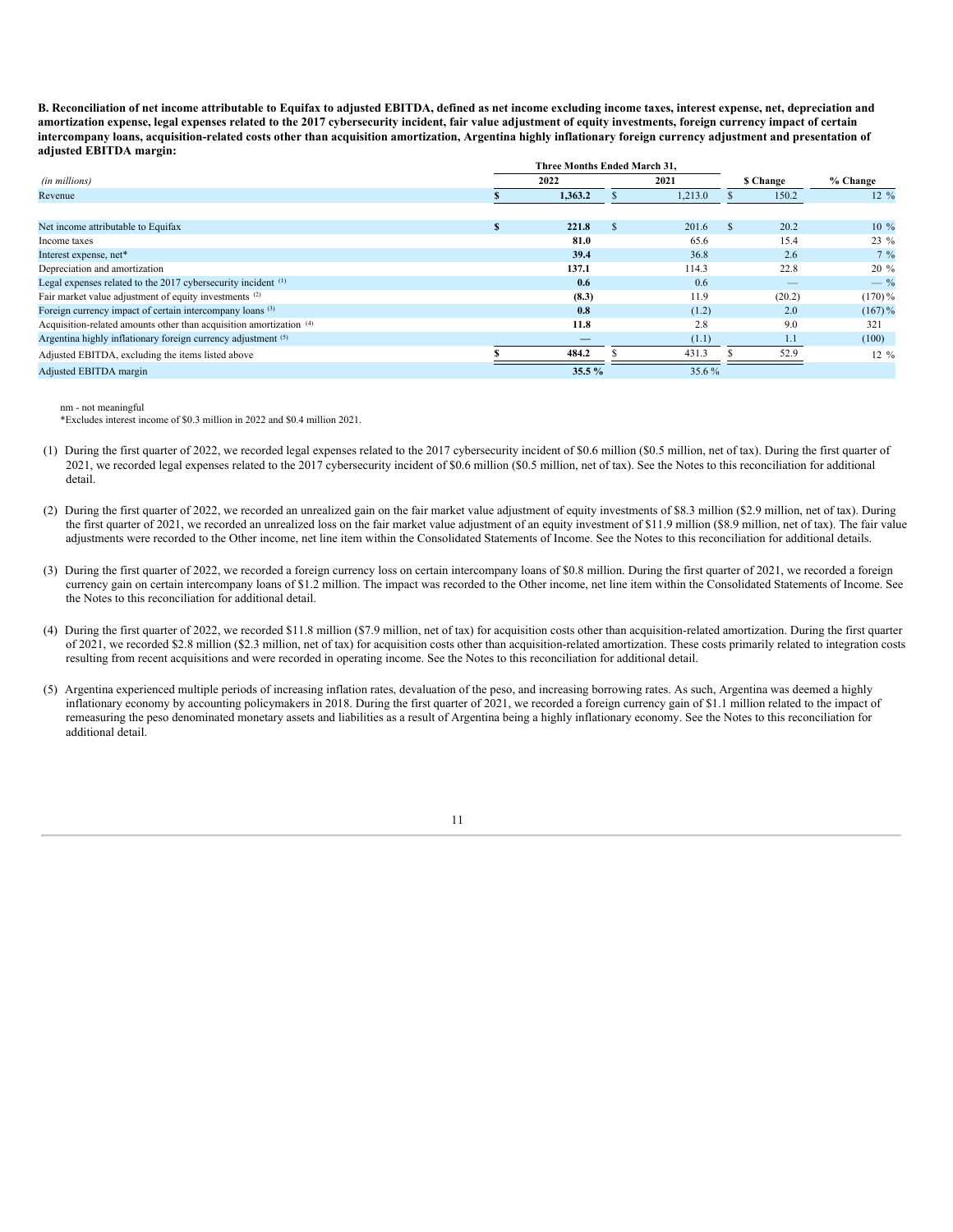C. Reconciliation of operating income by segment to Adjusted EBITDA, excluding depreciation and amortization expense, other income, net, noncontrolling interest, legal expenses related to the 2017 cybersecurity incident, fair value adjustment of equity investments, foreign currency impact of certain intercompany loans, acquisition-related costs other than acquisition amortization, Argentina highly inflationary foreign currency adjustment and presentation of adjusted EBITDA **margin for each of the segments:**

| (In millions)                 | Three Months Ended March 31, 2022 |                                             |          |  |               |                                            |                |  |         |  |
|-------------------------------|-----------------------------------|---------------------------------------------|----------|--|---------------|--------------------------------------------|----------------|--|---------|--|
|                               | <b>Workforce Solutions</b>        | <b>U.S. Information</b><br><b>Solutions</b> |          |  | International | <b>General Corporate</b><br><b>Expense</b> |                |  | Total   |  |
| Revenue                       | 649.0                             |                                             | 432.9    |  | 281.3         |                                            |                |  | 1,363.2 |  |
| Operating income              | 308.4                             |                                             | 121.5    |  | 37.0          |                                            | (134.5)        |  | 332.4   |  |
| Depreciation and amortization | 40.6                              |                                             | 45.1     |  | 33.0          |                                            | 18.4           |  | 137.1   |  |
| Other income, net*            | _                                 |                                             | 0.4      |  | (18.5)        |                                            | 28.9           |  | 10.8    |  |
| Noncontrolling interest       |                                   |                                             |          |  | (1.0)         |                                            |                |  | (1.0)   |  |
| Adjustments <sup>(1)</sup>    | 5.1                               |                                             | 3.2      |  | 20.9          |                                            | (24.3)         |  | 4.9     |  |
| <b>Adjusted EBITDA</b>        | 354.1                             |                                             | 170.2    |  | 71.4          |                                            | $(111.5)$ \$   |  | 484.2   |  |
| Operating margin              | 47.5 $%$                          |                                             | 28.1 %   |  | 13.2 $%$      |                                            | $n_{m}$        |  | 24.4%   |  |
| Adjusted EBITDA margin        | 54.6 %                            |                                             | 39.3 $%$ |  | 25.4 %        |                                            | n <sub>m</sub> |  | 35.5%   |  |

nm - not meaningful

\*Excludes interest income of \$0.3 million in International.

| (In millions)                 | Three Months Ended March 31, 2021 |                            |  |                                             |  |                      |                                            |                          |  |         |  |
|-------------------------------|-----------------------------------|----------------------------|--|---------------------------------------------|--|----------------------|--------------------------------------------|--------------------------|--|---------|--|
|                               |                                   | <b>Workforce Solutions</b> |  | <b>U.S. Information</b><br><b>Solutions</b> |  | <b>International</b> | <b>General Corporate</b><br><b>Expense</b> |                          |  | Total   |  |
| Revenue                       |                                   | 487.2                      |  | 459.4                                       |  | 266.4                |                                            | $\overline{\phantom{m}}$ |  | 1,213.0 |  |
| Operating income              |                                   | 265.7                      |  | 154.9                                       |  | 29.8                 |                                            | (143.8)                  |  | 306.6   |  |
| Depreciation and amortization |                                   | 21.2                       |  | 36.4                                        |  | 37.1                 |                                            | 19.6                     |  | 114.3   |  |
| Other income, net*            |                                   | $\sim$                     |  | 0.5                                         |  | (4.7)                |                                            | 2.9                      |  | (1.3)   |  |
| Noncontrolling interest       |                                   | __                         |  |                                             |  | (1.3)                |                                            |                          |  | (1.3)   |  |
| Adjustments <sup>(1)</sup>    |                                   | $\sim$                     |  | 1.8                                         |  | 10.7                 |                                            | 0.5                      |  | 13.0    |  |
| <b>Adjusted EBITDA</b>        |                                   | 286.9                      |  | 193.6                                       |  | 71.6                 |                                            | (120.8)                  |  | 431.3   |  |
| Operating margin              |                                   | 54.5 %                     |  | 33.7%                                       |  | 11.2 %               |                                            | nm                       |  | 25.3 %  |  |
| Adjusted EBITDA margin        |                                   | 58.9 %                     |  | 42.1 $\%$                                   |  | 26.9%                |                                            | nm                       |  | 35.6%   |  |

nm - not meaningful

\*Excludes interest income of \$0.2 million in International and \$0.2 million in General Corporate Expense.

(1) During the first quarter of 2022, we recorded pre-tax expenses of \$0.6 million for legal expenses related to the 2017 cybersecurity incident, a \$8.3 million unrealized gain on the fair value adjustment of equity investments, a \$0.8 million foreign currency loss on certain intercompany loans and \$11.8 million in acquisition costs other than acquisition-related amortization.

During the first quarter of 2021, we recorded \$0.6 million of legal fees related to the 2017 cybersecurity incident, a \$11.9 million unrealized loss on the fair value adjustment of an equity investment, a \$1.2 million foreign currency gain on certain intercompany loans, \$2.8 million in acquisition costs other than acquisition-related amortization and a foreign currency gain of \$1.1 million related to the impact of remeasuring the peso denominated monetary assets and liabilities as a result of Argentina being a highly inflationary economy.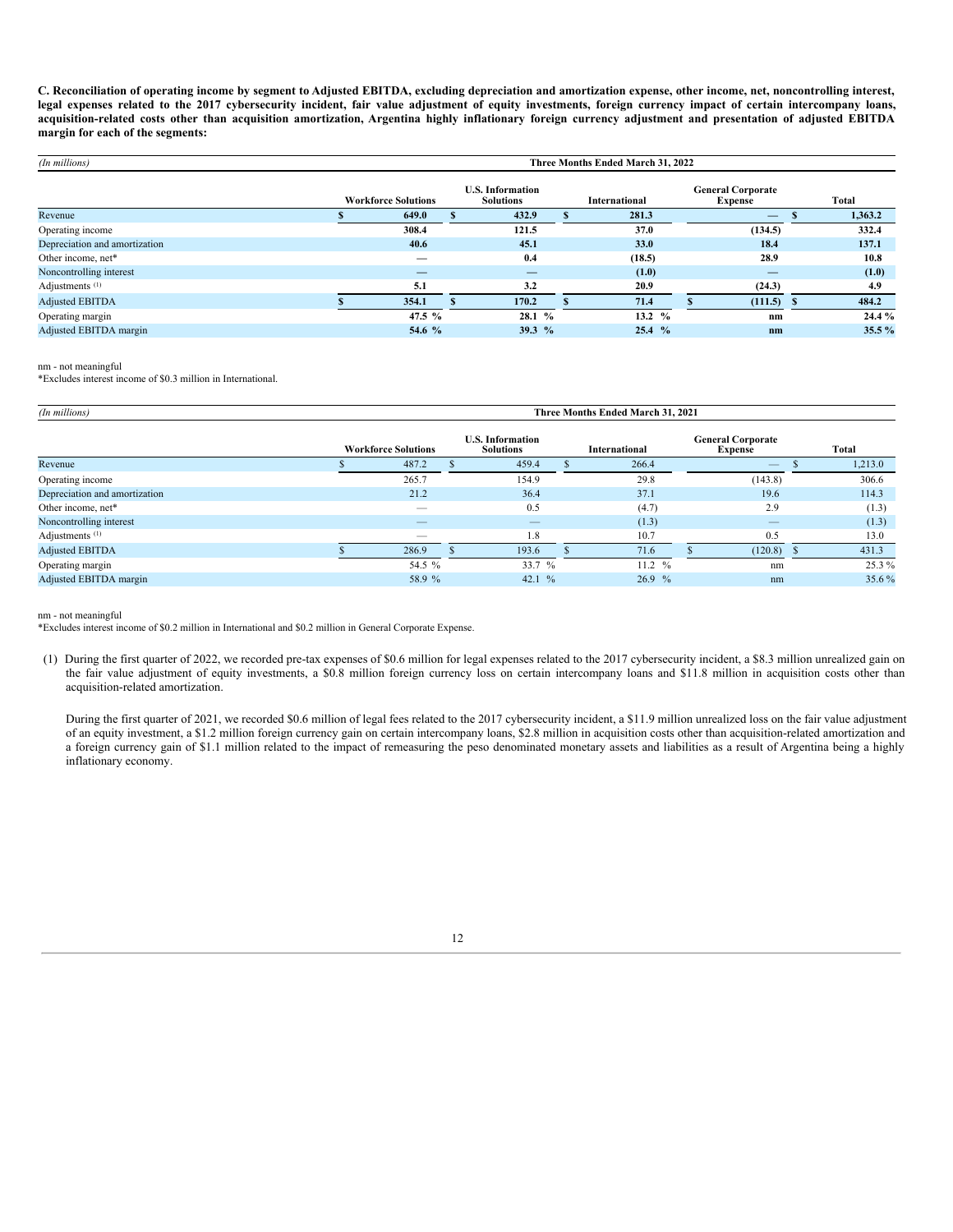#### *Notes to Reconciliations of Non-GAAP Financial Measures to the Comparable GAAP Financial Measures*

#### **Diluted EPS attributable to Equifax is adjusted for the following items:**

**Acquisition-related amortization expense** - During the first quarter of 2022 and 2021, we recorded acquisition-related amortization expense of certain acquired intangibles of \$57.3 million (\$46.9 million, net of tax) and \$39.4 million (\$33.1 million, net of tax), respectively. We calculate this financial measure by excluding the impact of acquisitionrelated amortization expense and including a benefit to reflect the material cash income tax savings resulting from the income tax deductibility of amortization for certain acquired intangibles. These financial measures are not prepared in conformity with GAAP. Management believes excluding the impact of amortization expense is useful because excluding acquisition-related amortization and other items that are not comparable allows investors to evaluate our performance for different periods on a more comparable basis. Certain acquired intangibles result in material cash income tax savings which are not reflected in earnings. Management believes that including a benefit to reflect the cash income tax savings is useful as it allows investors to better value Equifax. Management makes these adjustments to earnings when measuring profitability, evaluating performance trends, setting performance objectives and calculating our return on invested capital.

Legal expenses related to the 2017 cybersecurity incident - Legal expenses related to the 2017 cybersecurity incident include legal fees to respond to subsequent litigation and government investigations for both periods presented. During the first quarters of 2022 and 2021, we recorded legal expenses related to the 2017 cybersecurity incident of \$0.6 million (\$0.5 million, net of tax) in each period. Management believes excluding these charges is useful as it allows investors to evaluate our performance for different periods on a more comparable basis. Management makes these adjustments to net income when measuring profitability, evaluating performance trends, setting performance objectives and calculating our return on invested capital. This is consistent with how management reviews and assesses Equifax's historical performance and is useful when planning, forecasting and analyzing future periods. The legal expenses related to the 2017 cybersecurity incident do not include losses accrued for certain legal proceedings and government investigations related to the 2017 cybersecurity incident.

Fair market value adjustment of equity investments - During the first quarter of 2022 and 2021, we recorded a \$27.8 million (\$22.4 million, net of tax) unrealized gain and \$11.9 million (\$8.9 million, net of tax) unrealized loss, respectively, related to adjusting our investment in Brazil to fair value. The investment in Brazil has a readily determinable fair value and is adjusted to fair value at the end of each reporting period, with unrealized gains or losses to be recorded within the Consolidated Statements of Income in Other income, net. During the first quarter of 2022, we recorded a \$19.5 million non-tax deductible loss related to the write down of our equity investment in Russia. Management believes excluding these charges from certain financial results provides meaningful supplemental information regarding our financial results for the three months ended March 31, 2022 and 2021, since the non-operating gains or losses are not comparable among the periods. This is consistent with how our management reviews and assesses Equifax's historical performance and is useful when planning, forecasting and analyzing future periods.

**Foreign currency impact of certain intercompany loans -**During the first quarter of 2022 and 2021, we recorded a \$0.8 million loss and a \$1.2 million gain, respectively, related to foreign currency impact of certain intercompany loans. Management believes excluding this charge is useful as it allows investors to evaluate our performance for different periods on a more comparable basis. This is consistent with how management reviews and assesses Equifax's historical performance and is useful when planning, forecasting and analyzing future periods.

**Acquisition-related costs other than acquisition amortization -** During the first quarter of 2022 and 2021, we recorded \$11.8 million (\$7.9 million, net of tax) and \$2.8 million (\$2.3 million, net of tax), respectively, for acquisition costs other than acquisition-related amortization. These costs primarily related to integration costs resulting from recent acquisitions and were recorded in operating income. Management believes excluding this charge from certain financial results provides meaningful supplemental information regarding our financial results, since a charge of such an amount is not comparable among the periods. This is consistent with how our management reviews and assesses Equifax's historical performance and is useful when planning, forecasting, and analyzing future periods.

Income tax effects of stock awards that are recognized upon vesting or settlement- During the first quarter of 2022, we recorded a tax benefit of \$4.1 million related to the tax effects of deductions for stock compensation in excess of amounts recorded for compensation costs. During the first quarter of 2021, we recorded a tax benefit of \$1.9 million related to the tax effects of deductions for stock compensation in excess of amounts recorded for compensation costs. Management believes excluding this tax effect from financial results provides meaningful supplemental information regarding our financial results for the three months ended March 31, 2022 and 2021 because these amounts are non-operating and relate to income tax benefits or deficiencies for stock awards recognized when tax amounts differ from recognized stock compensation cost. This is consistent